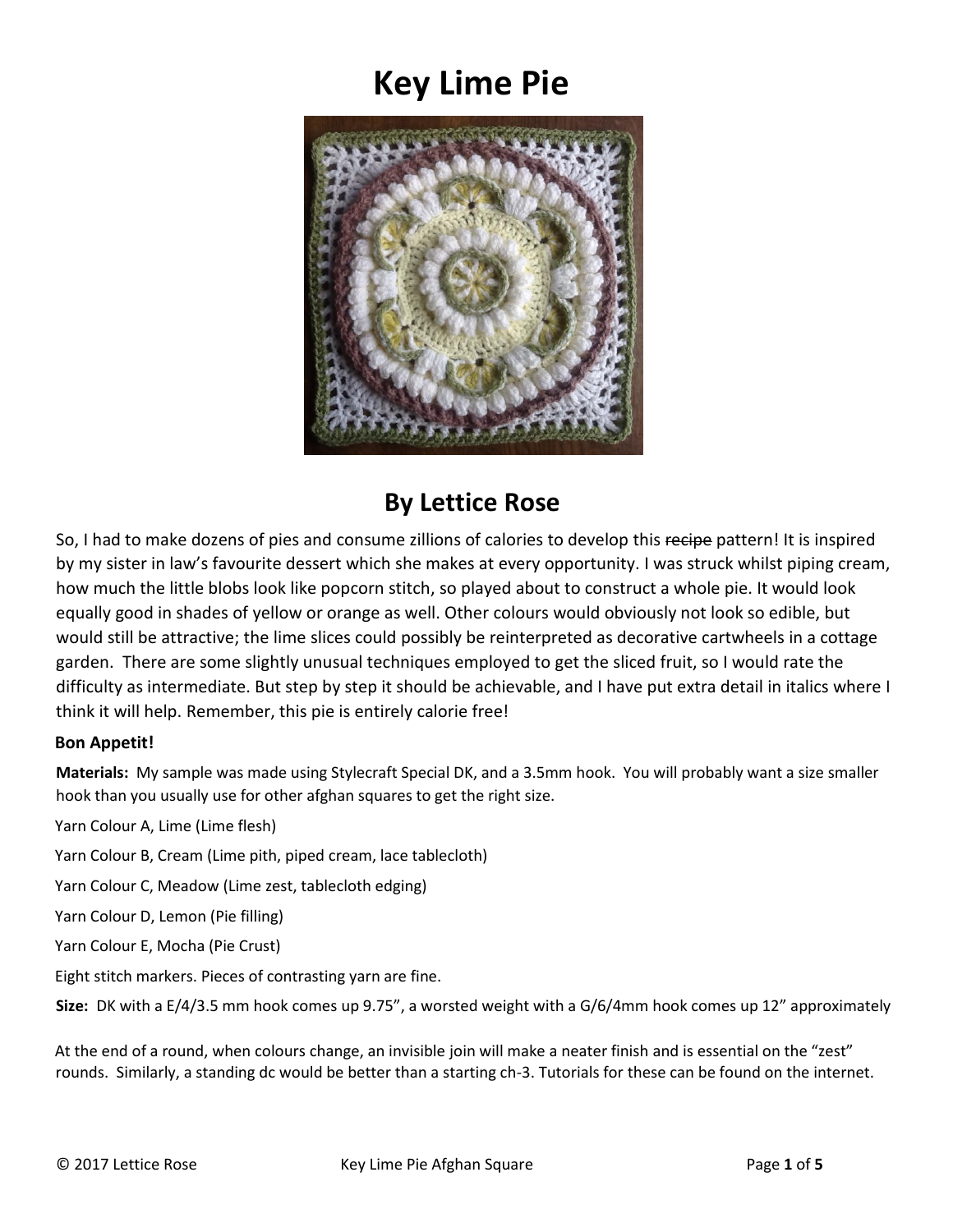|                                     | Stitches used (US crochet terms): |                                    |
|-------------------------------------|-----------------------------------|------------------------------------|
| Chain stitch (ch)                   | Half double crochet (hdc)         | Popcorn (PC)                       |
| Slip Stitch (sl st)                 | Double crochet (dc)               | Skip (sk)                          |
| Single crochet (sc)                 | Treble crochet (tr)               | Stitch (st)                        |
| Half double crochet on PC (hdc-pop) | Yarn over (yo)                    | Single crochet on popcorn (sc-pop) |
| Back post single crochet (bpsc)     | Back loop only (blo)              | Front loop only (flo)              |
| Long popcorn (LPC)                  | Place Marker (PM)                 | Double treble crochet (dtr)        |

#### **Special stitches.**

| Popcorn          | 5 dc in indicated stitch, remove yarn loop from hook,<br>insert hook in first dc, replace yarn loop on hook and pull<br>through.                                                                                                                                                                                  |
|------------------|-------------------------------------------------------------------------------------------------------------------------------------------------------------------------------------------------------------------------------------------------------------------------------------------------------------------|
| Starting popcorn | Ch 3, 4 dc in same stitch, remove yarn loop from hook,<br>insert hook in top of starting chain, replace yarn loop on<br>hook and pull through.                                                                                                                                                                    |
| Long popcorn     | 5 dc in indicated stitch which will be several rounds<br>below. Draw up each dc as you stitch it to a dc height<br>above the current round, remove yarn loop from hook,<br>insert hook in first dc, replace yarn loop on hook and pull<br>through. LPC should be roughly one and a half times<br>taller than a PC |
| Sc-pop           | A sc worked above a popcorn. Insert hook from front to<br>back in chain space before popcorn, pass hook behind<br>popcorn, then from back to front in next chain space.<br>Yarn over and pull through ch spaces, yarn over and pull<br>through two loops on hook.                                                 |
| Hdc-pop          | A hdc worked above a popcorn. Yarn over, insert hook<br>from front to back in chain space before popcorn, pass<br>hook behind popcorn, then from back to front in next<br>chain space. Yarn over and pull through ch spaces, yarn<br>over and pull through three loops on hook.                                   |

**Round 1:** *In this round, you are forming the flesh part of the first lime slice. Some of the stitches for the second round will be going into the starting magic ring between the Round 1 stitches, so it is vital that you use the magic ring to start. A chain ring will not give such a good result. Tutorials on the magic ring can be found on the internet.*

Using Yarn A form a magic ring. Ch 4 *(as starting tr)* into ring, tr, ch 1, [2 tr, ch 1] 7 times, sl st to top of starting chain*.* Finish off*.* Gently pull up the ring to about half an inch, your finger should still be able to just fit. Spread the stitches round evenly so there are no big gaps in the ring. Do not attempt to weave in the starting end yet. The work will cup until the ring is pulled up later. *(16 tr, 8 ch-1)*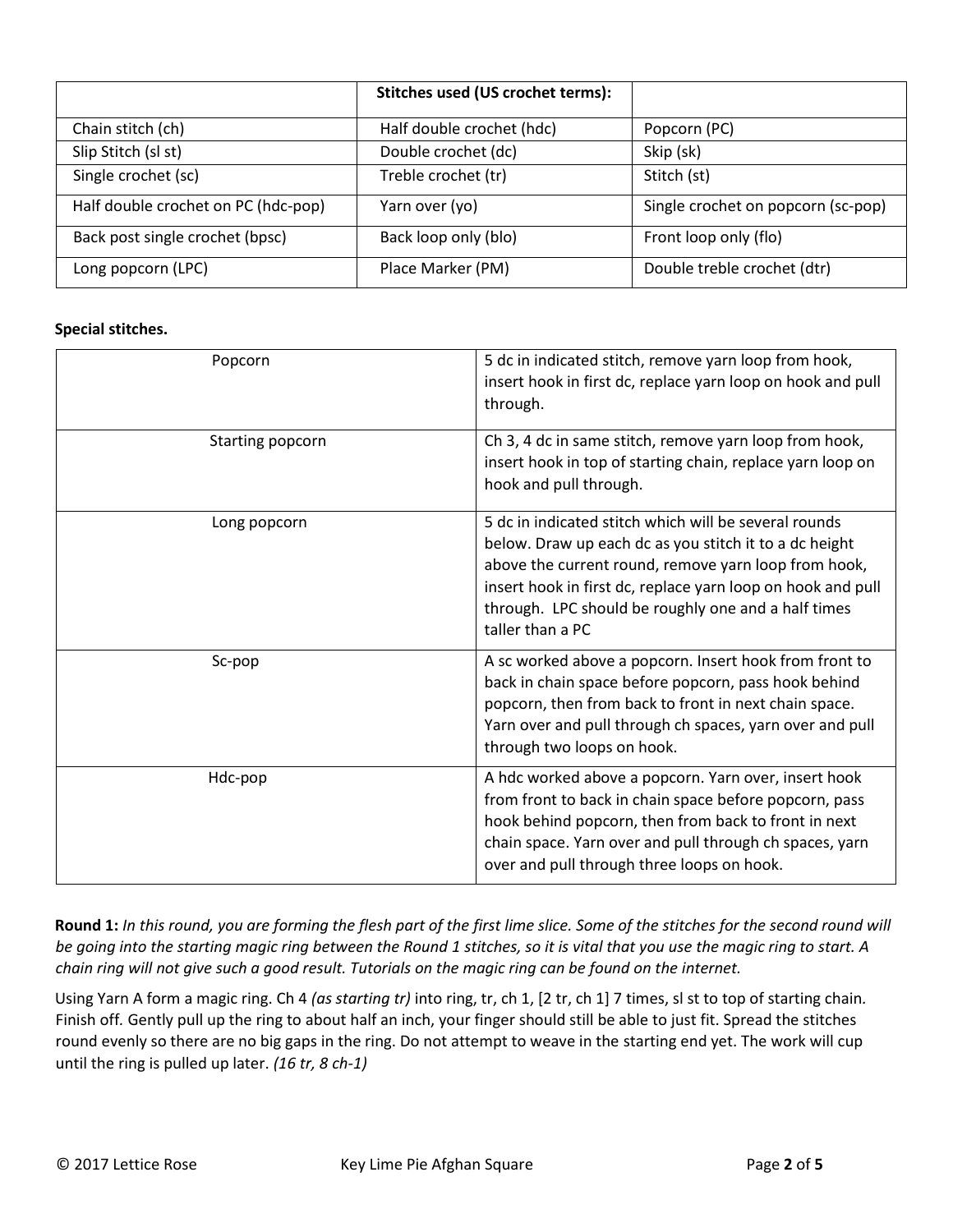**Round 2:** *This round forms the pith around the fruit and between the segments. When forming the trebles, work in front of the round 1 chain, do not enclose it. Pull the trebles a little long so they are the same height as the rest of the round. The scs are placed in the front loop only, the back loop will be used later.*

Working in flo of Round 1, join Yarn B in the first of any pair of trs with a sc, 2 sc in next tr, tr into magic ring between the Round 1 pairs of trs, in front of the ch-1, [sc in next tr, 2 sc in next tr, tr into magic ring between the round 1 pairs of trs] 7 times. Finish off Yarn B with an invisible join to the first sc. Pull up the magic ring and sew the end in excessively well! *(24 sc, 8 tr)*

**Round 3:** *Adding the zest. This is added to the back loop only, and you need to be careful not to pull the work out of shape by stitching too tightly.* 

Join Yarn C with a slip stitch blo of any Round 2 stitch. Sl st loosely in blo of every st around. Join to first sl st with an invisible join. Finish off. *(32 sl st)*

*You should now have a nice flat little lime slice, just a bit bigger than life size. At this point measure your work. It should be no more than 2.5" if you are using DK and aiming for a 9.75" square, or 2.75" if you are using worsted and aiming for a 12" square. If it is bigger, consider starting again with a smaller hook as the design of this square makes it very hard to*  reduce the size later. Turn it over and look for the ring of 24 loops of round 1. This is where the next round will be placed. *But turn it back to the right side to continue stitching.*

**Round 4:** *Stitched from the right side down into the back loops and chains of Round 1, pulling your work slightly forward to see. There should be a circle of 24 unused loops. Don't worry which are chains and which are back loops of trs. Just stitch into them!*

Join Yarn D with a sc in the back loop of any Round 1 st, [2 sc into next st, sc into next st] 11 times, 2 sc in next st, sl st to 1 st sc to join. Finish off. *(36 sc)*

**Round 5:** *Piping the cream.*

Join Yarn B with a sl st in any sc of Round 4, starting PC in same stitch, ch 2, sk st, [PC in next st, ch 2, sk st] 17 times, sl st to top of starting chain of 1<sup>st</sup> PC. Finish off. *(18 PC, 18 ch-2)* 

**Round 6:** *Preparing the filling. The single crochets on the top of the popcorn make them stand up more perkily. Please check the special stitch instructions for "sc-pop". The dcs into Round 4 stitches should enclose the Round 5 chain.*

Join Yarn D with a sl st in any skipped sc of Round 4 *(between the PC, push them apart to find it),* ch 3 as starting dc, dc in same st, sc-pop, [2 dc in next Round 4 sc, sc-pop] 17 times, sl st to top of starting ch to join. *(36 dc, 18 sc)*

**Round 7:** Ch 3 as starting dc, dc in every stitch round, sl st to top of starting chain to join. *(54 dc)*

**Round 8:** *It will be very much easier on subsequent rounds if you place markers as suggested.*

Ch 1, sc in same st, sc in each of next 3 sts, [(sc, ch 3, sc) in next st, sc in each of next 4 st, PM in the flo of the last stitch, sc in each of next 4 st] 5 times, (sc, ch 3, sc) in next st, sc in each of next 4 st, PM in the flo of the last stitch, sl st to first sc to join. Finish off. *(60 sc, 6 ch-3)*

**Round 9:** *Starting to form the second round of fruit slices. Do not worry about the appearance of the slip stitches between the slices. They will be hidden by more cream. Do not pull the sl sts too tight, you will need to be able to stitch into them later. All sl st are back loop only. Leave the markers in until Round 12 is complete.*

Join Yarn A with a sl st in the blo of 4<sup>th</sup> sc after a ch-3 loop *(one stitch before the marker)*, sl st in blo of each of next 3 sc, skip next 3 sc, ch 1, (2 tr, ch 1) 4 times into ch-3 loop, [skip 3 sc, sl st in blo of each of next 4 sc, ch 1, (2 tr, ch 1) 4 times into ch-3 loop] 5 times, sl st to 1<sup>st</sup> sl st to join. Finish off. *(48 tr, 30 ch-1, 24 sl st)*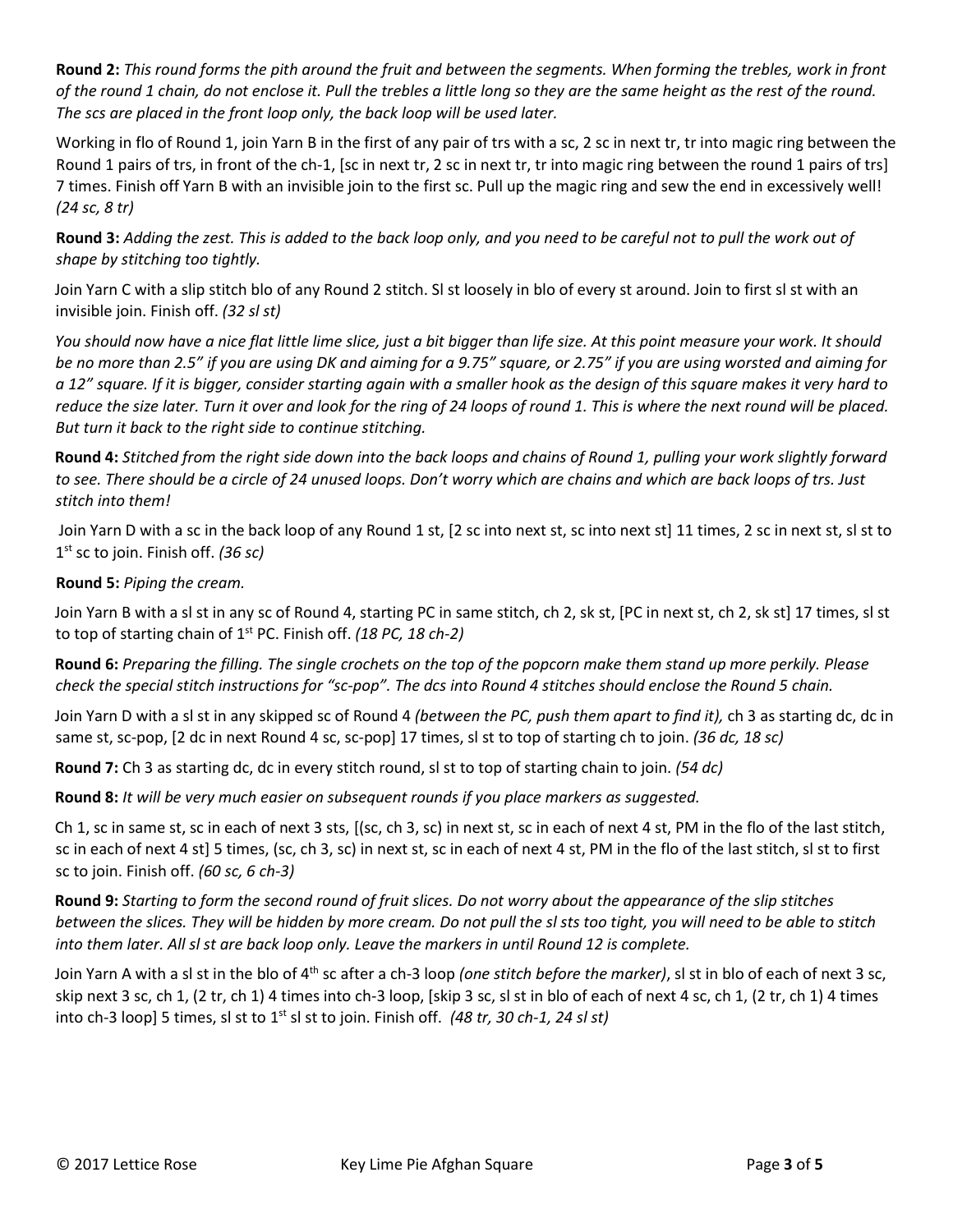**Round 10:** *In this round the pith is added around the slices, and between the segments. This is trickier than round 2 because you are not working into an adjustable ring. A tip to place the trebles between the round 9 treble pairs is to insert the hook into the chain ring from back to front. This is easier, and the result looks just the same. Work the trebles in front of the round 9 ch-1s. The sets of four sl st are worked through both loops. You may only be able to find places for 3 sl sts. This is fine, they will be hidden anyway.*

Join Yarn B with a sl st in the 2<sup>nd</sup> st of the Round 9 group of 4 sl st *(above the marked stitch, do not remove marker),* sl st into next 2 sl st, [tr in Round 8 ch-*3 before the first pair of trebles,* [sc in next tr, 2 sc in next tr, tr in Round 8 ch-3 *between treble pairs*] 3 times, sc in next tr, 2 sc in next tr, tr in Round 8 ch-3 *after last treble pair,* sl st in each of next 4 sl st] 5 times, tr in Round 8 ch-*3 before the first pair of trebles,* [sc into next tr, 2 sc in next tr, tr in Round 8 ch-3 *between treble pairs,*] 3 times, sc in next tr, 2 sc in next tr, tr in Round 8 ch-3 *after last treble pair,* sl st in sl st, sl st to starting sl st to join. Finish off. *(30 tr, 72 sc, 24 sl st)*

**Round 11:** *Adding more zest! You can stitch right round; the unnecessary zest will be hidden later.*

Join Yarn C with a sl st in blo of the 2<sup>nd</sup> sl st of a Round 10 group of 4 sl st, sl st in blo of every st around, invisible join to first sl st to join. Finish off. *(126 sl st)*

**Round 12:** *Piping more cream. Some stitches are back post around the round 10 trebles that form the pith. The pairs of Long Popcorn between the slices are formed exactly like the normal popcorn, but the dcs are pulled a little higher to hide and enclose the slip stitches in Round 9, 10, and 11. When making these LPC, poke your hook right through the fabric from front to back just above the Round 8 marked front loop, into the blo of Round 8. They will look considerably taller than the other PC in this pattern. Make sure you pull the stitches high enough, or the work will be distorted from a nice round pie to a hexagon!*

Join Yarn B with a bpsc around the second treble of any Round 10 "slice", ch 2, bpsc around next Round 10 tr, ch 2, bpsc around next Round 10 tr, ch 2, *(identify the 5th of the Round 8 set of 10 sc which should be marked. Your hook is going into the back loop only of this stitch, right through so the LPC will enclose the sl sts of Round 9, 10 and 11)* LPC in this st, ch 2, LPC in next Round 8 st, ch 2, [bpsc around the second treble of Round 10, ch 2, bpsc around next Round 10 tr, ch 2, bpsc around next Round 10 tr, ch 2, LPC in blo of 2<sup>nd</sup> sc of next Round 8 set of 4 sc, ch 2, LPC in blo of next Round 8 sc, ch 2] 5 times, sl st to starting sc to join. Finish off, remove the stitch markers. *(12 LPC, 18 bpsc, 24 ch-2)*

**Round 13:** Join Yarn D with a sl st in a ch-2 sp after the second of any pair of LPC, ch 2 as hdc, hdc in same ch-2 space, hdc in sc, hdc around placing 2 hdc in every ch-2 sp, hdc in every sc, hdc-pop on every LPC, sl st to top of starting chain to join, Finish off. *(90 hdc)*

### **Round 14:** *Last of the cream.*

Join Yarn B with a sl st in any hdc, Starting PC in same st, [ch 2, skip st, PC in next hdc] 44 times, ch 2, sl st to top of starting chain to join. Finish off. *(45 PC, 45 ch-2)*

**Round 15:** *Scraping the last of the filling. Note that there is apparently a dc missing from the last repeat. This is deliberate to get the correct stitch count for the crust. All dcs should enclose the Round 14 chain.*

Join Yarn D with a sl st in any skipped Round 13 hdc *(between the PCs),* ch 3 as dc, sc-pop on PC, dc in next skipped Round 13 hdc, sc-pop on PC, 2 dc in next skipped Round 13 hdc, sc-pop on PC, [dc in skipped Round 13 hdc, sc-pop on PC, dc in next skipped Round 13 hdc, sc-pop on PC, 2 dc in next skipped Round 13 hdc, sc-pop on PC] 11 times, [dc in next skipped Round 13 hdc, sc-pop on PC] 3 times, sl st to top of starting chain. Finish off. *(45 sc-pop, 59 dc)*

**Round 16:** *Raising the pie crust. This is formed with a modified "double crossed" dc. Only stitch in the front loops as you will be stitching the background into the back loops later. This will make a nice little standing up crimped pie crust.*

Join Yarn E with a sl st in FLO of any st of round 15, ch 3 *(as dc)*, dc in same st then crossing in front of previous 2 dc, dc into previous stitch, [sk st, 2 dc in next st then crossing in front of previous 2 dc, dc into skipped stitch] 51 times, sl st to top of starting chain to join. Finish off. *(156 dc, in 52 sets of 3 "double crosses")*